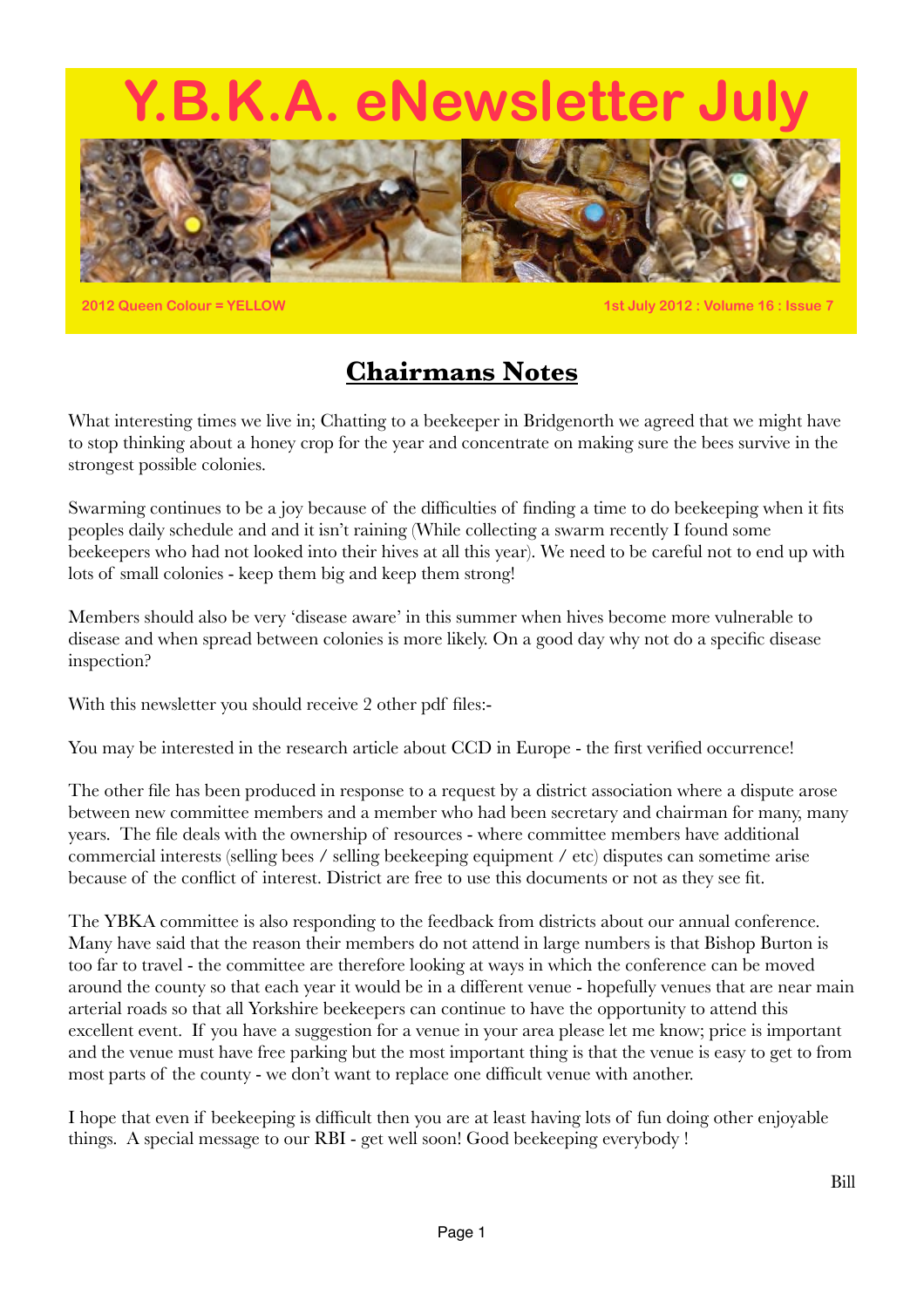### JOBS IN THE APIARY FOR JULY

Junes atrocious weather bringing rain, winds and regional severe floods have meant that not only could the bees not get out foraging but beekeepers in many area's are having to feed them again due to the total lack of food coming into their colonies now the O.S.R has finished. Vital beekeeping in some area's had not, or more to the point could not get carried out due to very adverse weather conditions and bees have been lost. The forecast does seem a little brighter on the horizon for July so let's hope it stays that way for some time to come with the summer flowers, lime trees, balsam and heather all still to come and hopefully boost our bees reserves.

I do have some concerns though whilst listening and speaking to other beekeepers from a variety of areas, along with my own personal experiences, the one thing that's been apparent to date this year is the amount of swarms of bees that have plagued our friends and neighbours over the past few months. I have personally collected over 20 from my own area of Doncaster and other beekeeping friends have collected similar. We have had a very large increase in the numbers of new beekeepers joining our associations over the past few years swelling our ranks and over 40% are or have taken the Basic Assessment. This is a great thing for beekeeping within the county and a great deal of interest has been generated by the thoughts of new members getting bees. We at Y.B.K.A have run courses at our headquarters based on the B.B.K.A module exams for all the full range of experienced and inexperienced beekeepers, covering every module exam, and about to start at the beginning again for the newest beekeepers. We have had great success at these exams and students have passed, and received their certificates swelling the general knowledge of beekeeping throughout the county, a credit to each and every one of you who have taken part even the ones that didn't quite make it. There is always next time now you know how much you have to prepare to have another go next year.

All this said though it would seem that the general basics of beekeeping are being forgotten or even simply ignored by beekeepers who should know better, and this is not just the new beginner beekeepers! Basic weekly inspections through the brood boxes are not being carried out and swarming has been rife as a result. I know the weather, as I stated earlier, has played a big role in why some members haven't been able to go through their colonies as often as they would have liked, but there have been several small opportunities in between the bad weather enabling a quick inspection to avoid a lot of these colonies from swarming, even if it had to be one colony at a time.

Keeping records of when you did your last inspection enable you to calculate when you need to go through them again and if you get a small window in the weather, go through and do your inspection and avoid loosing all or most of your valuable bees. Don't mind if there's a slight drizzle just be precise and get those inspections done at all cost, if necessary get a colleague to help by holding an umbrella over you whilst this is done. If you are a beekeeper who has lost his or her bees by this mishap you have my sympathy, but I would be reluctant to supply bees to you again if you had told me as I have heard from others this season, (I can't understand it I only looked through them 10 to 12 days ago) and they were fine. Just because you have completed your basics or other exams or even if the weather is a little inclement you must not forget the basics. Inspections must be carried out

From early April to the end of July and sometimes beyond it is imperative you carry out your weekly examinations through the brood boxes to avoid your colonies performing their basic instinct to multiply and swarm. This is what good beekeeping is all about, manipulating your bees to do what you want; and not allowing them to do what they want. You must catch them before this swarming occurs and this is done by a regular weekly inspection through your brood boxes looking for the first signs of a loaded queen cell, and then acting upon by carrying out one of the several procedures, as I described in an earlier edition; splitting or the use of nuke boxes.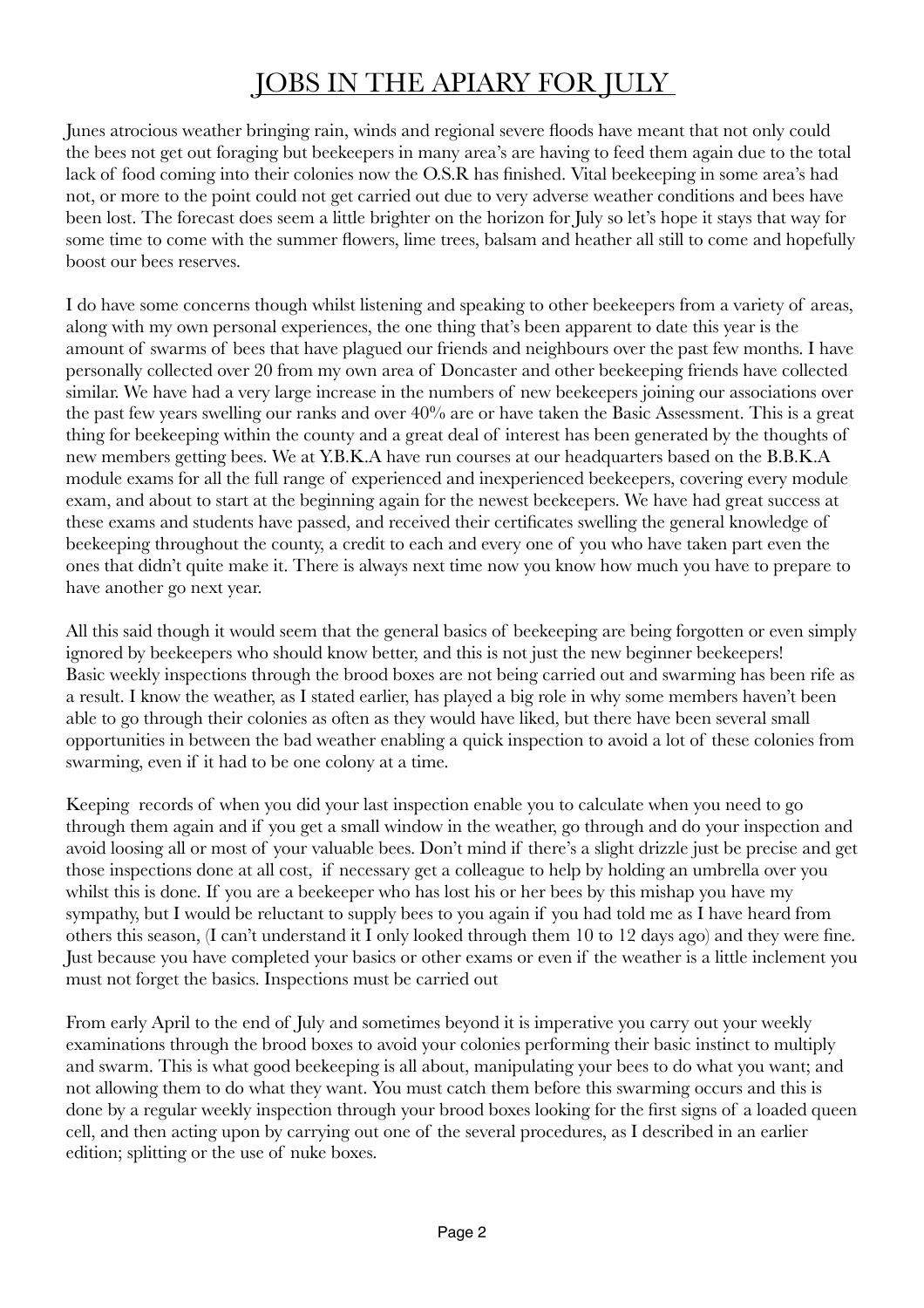It is when the weather is not so good and things don't always go how you want them to, that a good beekeeper stays on top of their colonies and gets those inspections carried out. You cannot buy a colony of bees and simply leave it to its own devices or wait two or three weeks between inspection and having an impromptu look at them through the glass quilt, you will lose them and what's more you don't deserve to keep them if you can't find the time to look after them properly. Beekeeping is a job or country pastime that requires dedication to all aspects of the craft to allow you to enjoy the fuller benefits, and if you can't give the time then don't get the bees. This will also then save the time of other beekeepers, having to go out to sort out or collect up your problem swarms.

Let's all try to get to grips with this next time by remembering the basics of beekeeping, this will save you digging into those very deep pockets that beekeepers have, to once again buy more bees when loosing the last lot could have been avoided by paying more attention to the basics of the craft. Vital things to remember for this month.

- 1. Keep up those weekly inspections, and manipulate where and when possible.
- 2. Keep a close eye on the colony stores, and feed if appropriate, or even if you think there is insufficient food for them. Better to feed than have them starve.
- 3. Do Varroa checks, and treat where applicable with a recommended Varroa treatment when honey flow has ceased.
- 4. Keep a close eye on your newly produced Nukes, as when they get full they require hiving up or they will also swarm out and you will loose them.
- 5. Start and prepare your exhibits for this years summer honey shows, taking particular care to filter your honey well and allow it to settle back in a warm place afterwards. Likewise with your beeswax exhibits, clean is good little bits on or in both are bad
- 6. Come along and see us all at the Y.B.K.A headquarters at this year's Great Yorkshire Show, 10th  $11<sup>th</sup>$  and  $12<sup>th</sup>$  July at Harrogate a great day out for all the family.
- 7. Don't forget the Y.B.K.A honey show held on the Great Yorkshire Showground Harrogate on 20<sup>th</sup> and  $21^{st}$  of Oct.  $\omega$  (The Countryside Live event) Open to any Y.B.K.A member with experience or as a novice. Or open classes if your from another district all are welcome Great trophies and prizes awarded. For an entry form and schedule contact me from beginning of Aug at [dave@aprilcoutapiary.co.uk](mailto:dave@aprilcoutapiary.co.uk)
- 8. If you have a holiday booked and have bees, get a beekeeper friend, or bee buddy who knows what they are doing to help out by inspecting them for you whilst your away and don't loose those precious bees.



Happy beekeeping Dave Shannon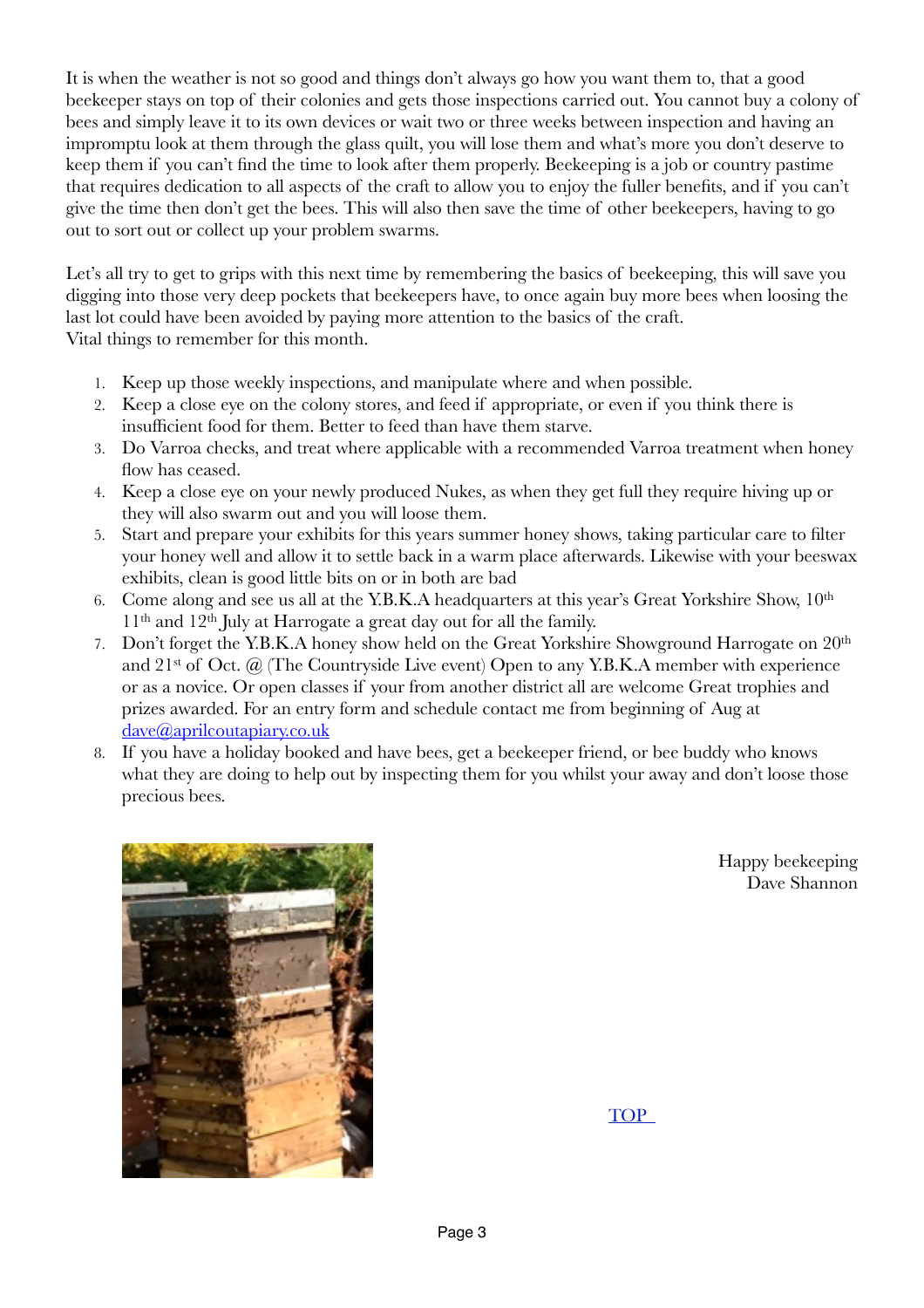### **SPINKS BUY BRITISH GLASS com** pak **Beeswax Glass & Plastic Jars B** Honey Jars and Lids Distributors for the 3 British Glass Manufacturers We have now taken stock of our British Show Standard Honey Jar **B** Food Jars and Lids **E** Food Grade Pails See our comprehensive range at www.spinkscompak.com Or visit our showroom 9 Shannon Street Leeds LS9 8SS **Call Gemma** today on -

Working with the British Glass Industry

### Hives and all beekeeping woodwork made to order by craftsman

0113 2350662

Special orders welcome

Contact Malcolm Padfield

 'On the Keeping of Bees' by John Whitaker

is now available for kindle much cheaper

### Go to

[http://www.ypdbooks.com/](http://www.ypdbooks.com/ebooks/604-on-YPD00565.html) [ebooks/604-on-](http://www.ypdbooks.com/ebooks/604-on-YPD00565.html)[YPD00565.html](http://www.ypdbooks.com/ebooks/604-on-YPD00565.html)

Observation Hives

The best, and cheapest, 'nuc' based observation hives available

contact via the website [www.observationhives.co.uk](http://www.observationhives.co.uk)

Package nucs (available May) - Malton area

Well bred bees from a reputable commercial beekeeper

2lbs of bees with a young queen on a frame (£140)

07971 533064

Joe Jacobs

Chairman Ryedale BKA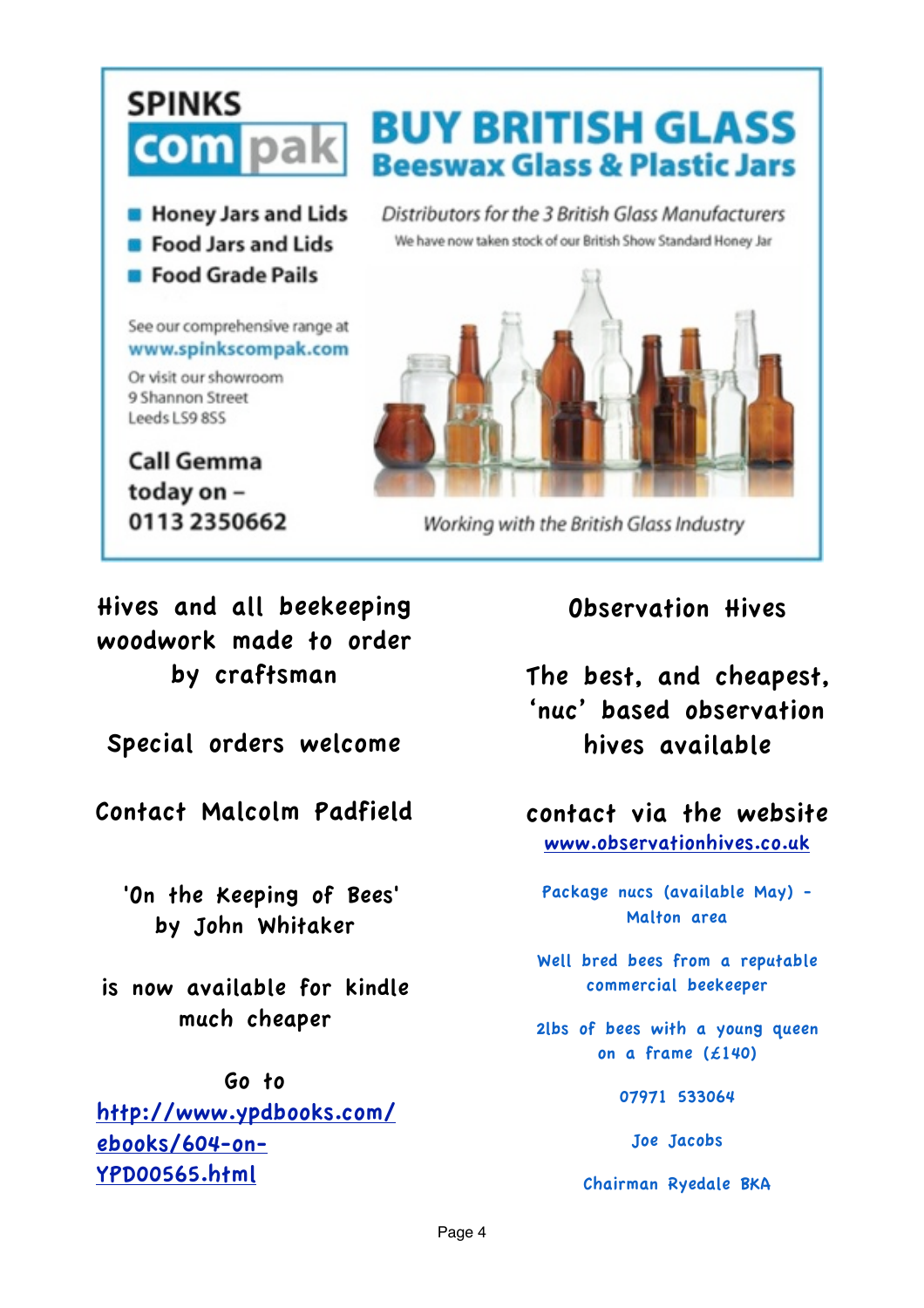## A Beekeeper's Diary (June)

### 26th May

I was on duty at the association apiary in the afternoon. There was a good turn out . I had a look into the queen cell raiser colony. The percentage of grafts that have been taken was not very high, but the exercise is not a total failure. I console myself with the thought that I would be embarrassed as to what to do if all twenty had taken. As they were sealed I protected the cells with 'hair roller' cages.

### 28th May

The time has come to extract honey. The extended period of hot weather is coming to an end and this is coinciding with the end of the flowering of the bulk of the OSR fields. I drove round the apiaries and put clearer boards in place. I noticed that some of the swarms in nucs are already laying nicely.

### 30th May

Another round trip to the apiaries, this time to collect honey supers. In most cases the clearer boards succeed in removing the majority of bees, but for the last year or two I take with me a petrol powered leaf blower to blow off the remaining bees.

### 31st May

I spent the day extracting eleven supers. Its hard work but fortunately it has become much cooler. There will be repeat performance next Thursday. It must be a Thursday as my wife goes to work that day and so I have a reasonable chance of returning the kitchen to normal before she returns. My small number of queen cells have been transferred to mini-nucs.

### 3rd June

Over the weekend the YBKA ran a couple of workshops to prepare candidates for the BBKA husbandry examinations. On the Saturday there was the general husbandry workshop attended by about eight members and on the Sunday was the workshop for the advanced husbandry, which I attended along with three others. I totally support this initiative by YBKA. It is absolutely essential for the good of beekeeping in Yorkshire that a reservoir of expertise is built up and maintained . It is easy to believe that because you get a few pounds of honey you have the craft mastered. It is only when you start to stretch yourself and develop your skills by attempting these assessments that you become really aware of the deficiencies in your skills – I'm certainly speaking for myself and suspect the other attendees felt the same. It is easy to criticise the syllabus and suggest that some sections are irrelevant to your beekeeping. I am finding the acarine dissection particularly difficult, blaming poor eyesight and inadequate tools but with hours of practice, many dozens of sacrificial bees, lots of bad language and advice and support from the tutors and fellow beekeepers I have managed a few successful dissections and when it goes right you'd imagine I'd just won the Olympics 100m by my victory celebrations. So many thanks to those who have helped me.

### 7th June

More honey extraction, hopefully the final session until I deal with the main crop in August. The countryside has suddenly become very drab, just green and white and around here there is very little forage for the bees. So for the next fortnight or so, until the brambles flower, I will be keeping an eye on the quantity of stores as I check on the colonies.

I rang a beekeeper I know. As I wanted to ask a favour I started with a social nicety 'How are things?' The reply was 'I'm sick of bees and I'm sick of honey'. I knew how he felt but I'm sure it's only temporary.

### $14<sup>th</sup>$  June

The YBKA, this year as for the last few years, have provided a demonstration at the Schools Day on the Yorkshire Show Ground. On the second day I joined the team, and my task was to demonstrate candle making. In addition there was honey tasting, microscopes, an observation hive and a demonstration of beekeeping equipment. It's a demanding day. There were lots of questions to answer. But it must be very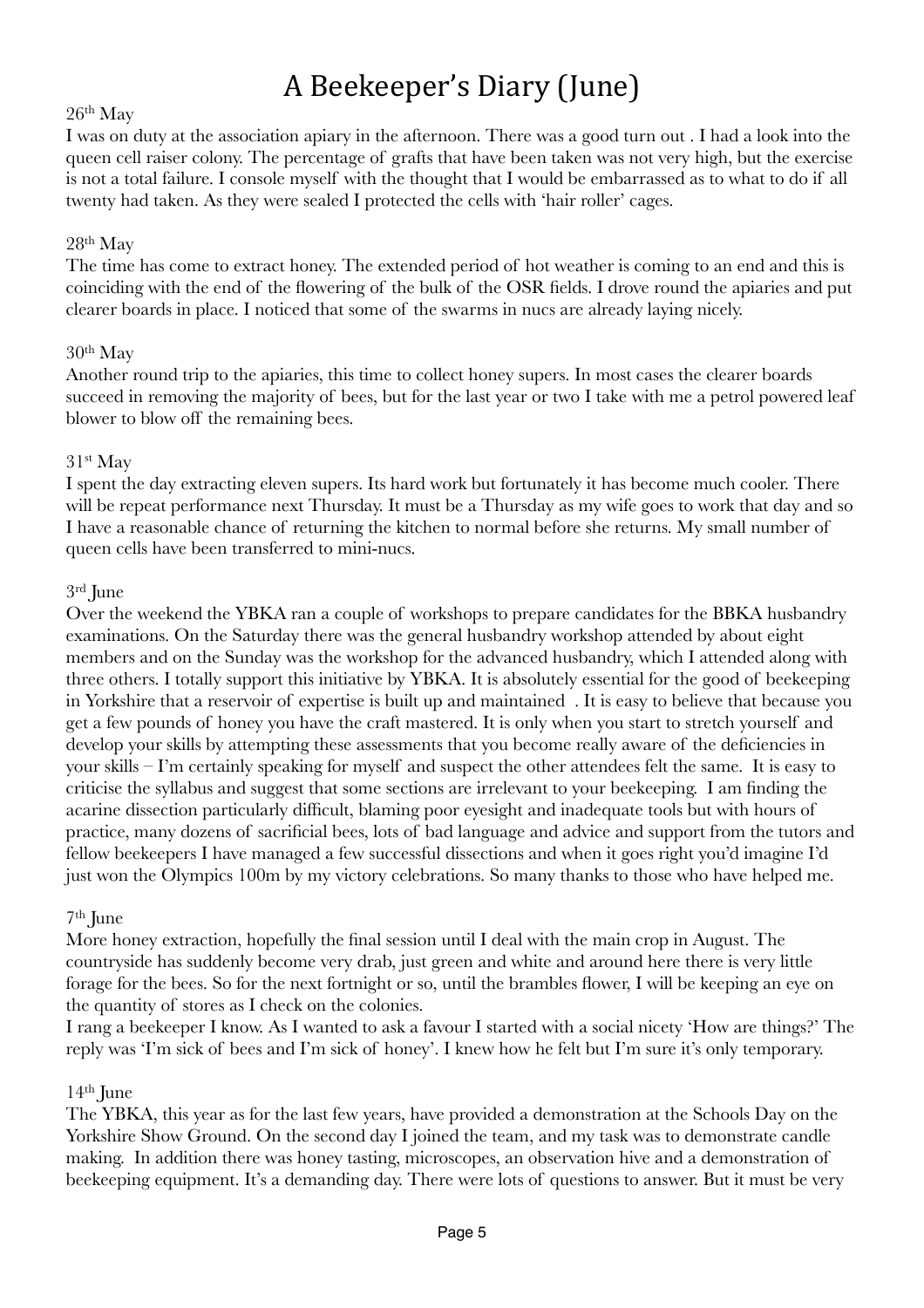worthwhile and we can only hope that in those young brains a seed is sown that one day will develop into the desire to keep bees.

### $17<sup>th</sup>$  June

For the last week I've prepared for advanced husbandry assessment. Yesterday I drove down to Stoneleigh and stayed at a local B&B and today was the assessment. At least the weather was marginally better than the previous day. The precipitation could be described as a light drizzle rather than torrential rain. It was a gruelling day. The assessment is divided into five sections, each lasting a nominal three quarters of an hour , but it was almost five hours before I was finished. The first section was an interview, friendly but very demanding, and certainly going up to and beyond the limits of my knowledge. The second section was a lecturette which at least could be prepared in advance, though the question following it were more difficult to anticipate. The third section was adult honeybee diseases and microscopy. I'd spent hours preparing for this and to some extent I felt that the preparation paid off, though my acarine dissection was far from perfect. There was a very short break for lunch and no time to rest. The fourth section was bee breeding. The theory side I was happy with but the grafting is difficult especially under examination conditions. And then the fifth section was hive manipulation. The conditions were grey and there was a slight drizzle. At least the colony I was given was well behaved. It didn't go well. At the same time as going through the frames we were expected to give a running commentary . This was difficult as in the poor light I needed to really concentrate to see the queen, eggs etc. And I was getting pretty tired. I drove the two and half hours home feeling far from confident. In all honesty I could appreciate that the examiners would have valid reasons should they wish to fail me. So did I feel it was worthwhile, paying out good money to put myself through a very difficult day? Despite everything the answer is yes. I learnt a lot in the day and it was a reminder that no matter where you stand there are always higher standards to strive for. Now I must wait for the judgement.

### $18<sup>th</sup>$  June

A bright, warm and sunny day. Apparently we are forecast three days of summer before the rain and wind resume. I spent the day travelling around the apiaries and went through about twenty colonies. There are several new queens that have started to lay, but there are still several colonies that have had no brood for several weeks. Where the colony is calm and there are polished cells at the centre I am optimistic that a virgin queen will start to lay soon. In most cases there are ample stores for another week. It was restorative to get back to ordinary beekeeping.

> John Whitaker Barkston Ash BKA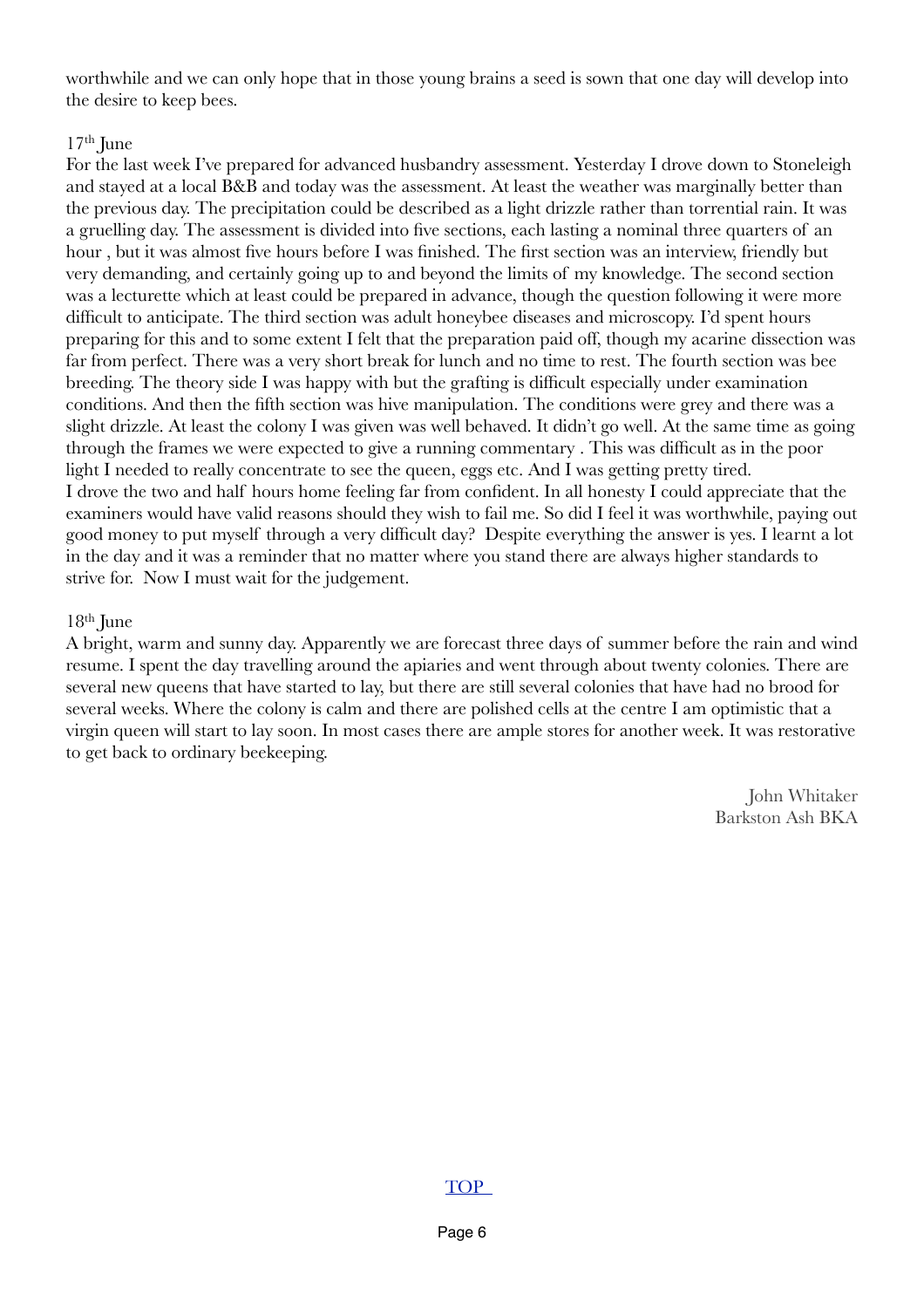### **YBKA Training Weekend**

At the beginning of 2011 It was suggested to me that it was time to organise a training workshop for beekeepers wishing to take either the British Beekeepers (BBKA) General Husbandry or Advanced Husbandry Assessments.

In April of that year, at Stoneleigh, John Hendrie agreed to come up to Yorkshire in 2012 and run the workshop with Gerry Collins and Ivor Flatman of the National Bee Unit. The weekend decided upon was in June, it turned out to be the same time as the Queens Diamond Jubilee weekend and the Thames Regatta. Flaming June, gorgeous weather for practical beekeeping - NOT!! The temperature struggled to get above 10 degrees and on the Sunday the rain was heavy and relentless.







During Saturday the students huddled around the hives and the bees huddled inside. The weather was disappointing but the tutors rose above the Yorkshire mist and implemented the wet weather plan.



The participants on both days learnt much about both the theoretical and practical aspects of undertaking these assessments and went away with a fuller understanding of the requirements, plus a few tips, for example, be careful that a member of your family doesn't sell the jars of honey you have prepared for the exam!!!

On the Sunday the advanced candidates treated us to lecturettes on a variety of interesting topics. Thanks to David Allen who guided us through the nuances of grafting larva which is a requirement of the advanced assessment.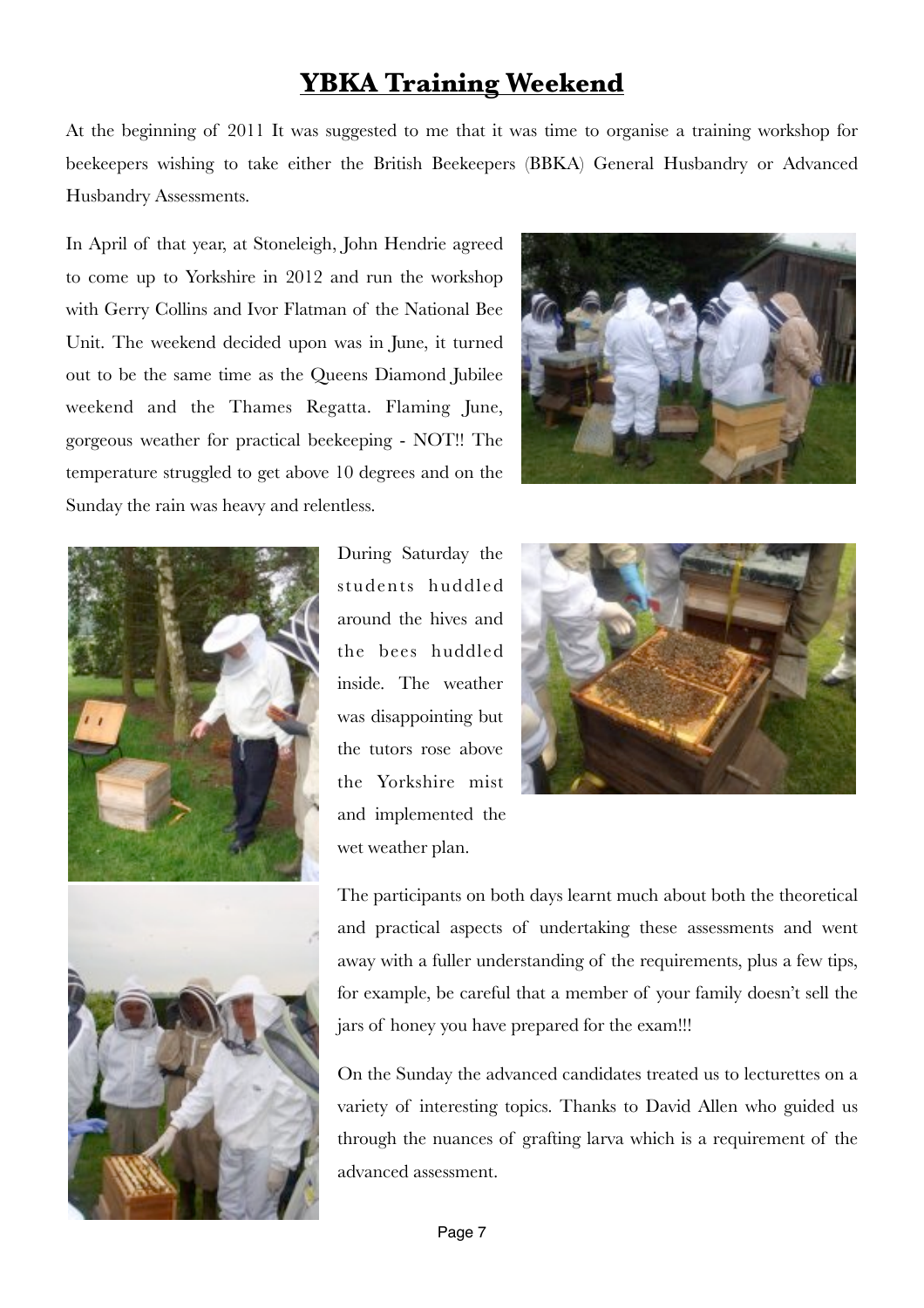

We were very grateful to all the tutors who gave generously of their time and expertise, to Gerry also for providing hospitality to John and to Dave Shannon and Simon Maslin for transporting bees to the site for the practical manipulations. Thank you all very much.

Good luck to those doing the assessments this year and for those planning for next year the closing date for applications will be sometime in February 2013 – watch this space.

> Wendy Maslin Examinations and Training Officer

### **Weather, Swarms and a view from the North East**

Beekeeping in the NE is a bit frustrating at the moment - I took 4 days off work to sort out bees in an attempt to try and get a head start but due to no decent weather have not been able to take off a roof. I do hope the extended bank holiday Monday and Tuesday will be better.

On the positive side, at least the phone has stopped ringing (for the time being) about swarms !

I cannot understand why so many have gone into walls - I have visited 5 and had another 4 calls that were not worth visiting - and - only one call about bumble bees, which makes a change

The notable call was for a swarm in the car park at Whitby hospital was an interesting one, plenty of public interest - it had been there 3 days and was right in the middle of the tightly packed bush and only 12" off the ground - there is not much left of the bush now ! apart from a pile of snipped off twigs. It is worth reminding all - that it is important to tell the owners that there will likely be some "pruning" of the bush, but I think my pruning of this one may have gone a bit too far, I may have vandalised it. As the swarm had been there a while and comb had been built, I bet another one will go there soon.

I have had to stop counting how many nucs we have made up - am praying for some decent mating weather now

The NYMNPA nuc hives have been invaluable to our members - at the beg of June,18 are out in use at the moment - so there are 12 still available - they are for anyone in the association to use

The weather must change soon - as there is a fair bit of honey to remove before it granulates. At least the bees confinement should be giving them time to ripen and cap some honey

Tony Jefferson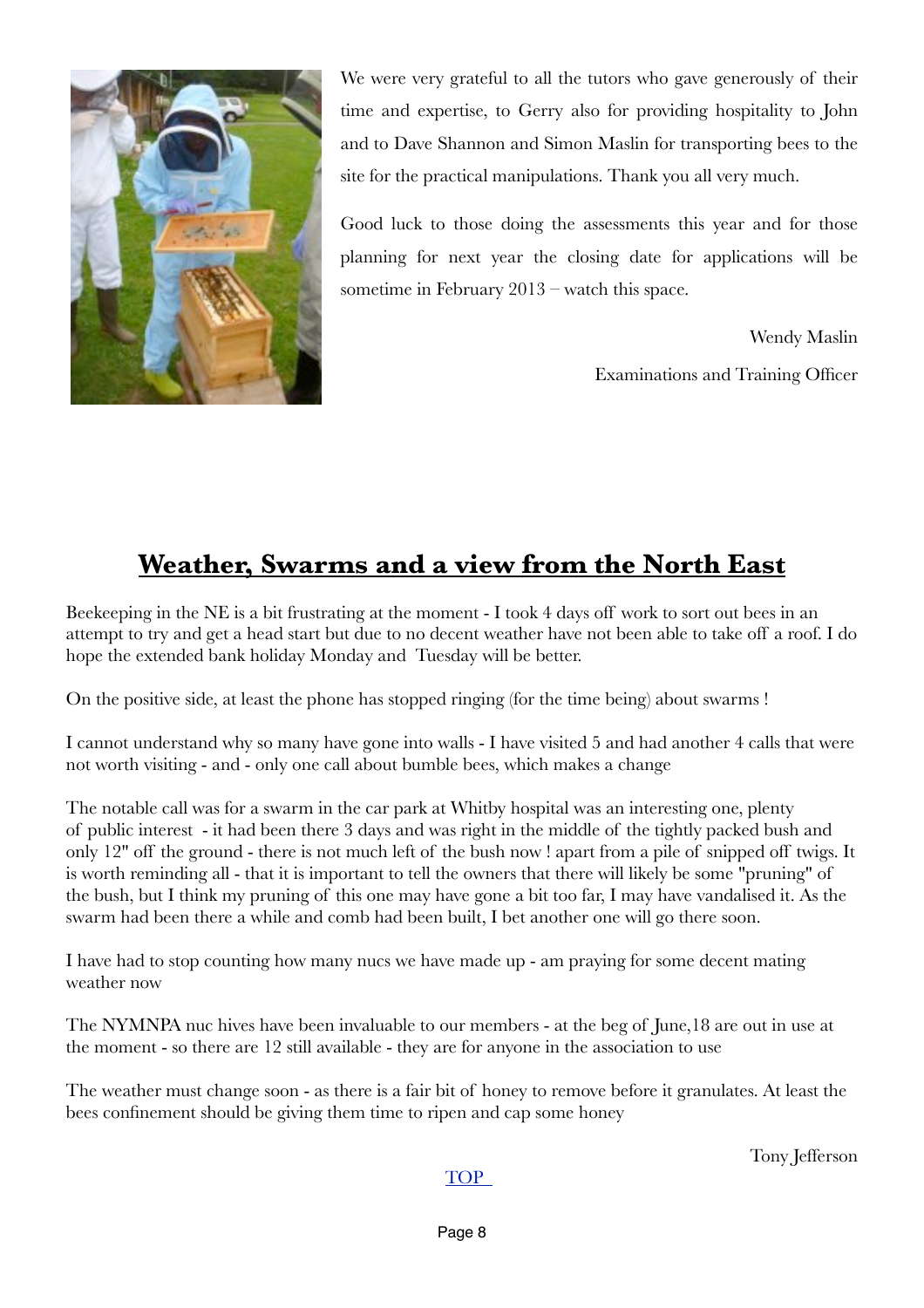### **Dr Eva Crane**

The blue plaque to Dr Crane was unveiled at noon, 12th June 2012. The plaque is on the wall of 55 Newland Park, Hull. Yorkshire Beekeepers Association donated  $\mathcal{L}$ 150 to the funds needed to site the plaque.



It was nice to see so many people there.

Well done to all concerned with the organisation and drive needed to make this happen.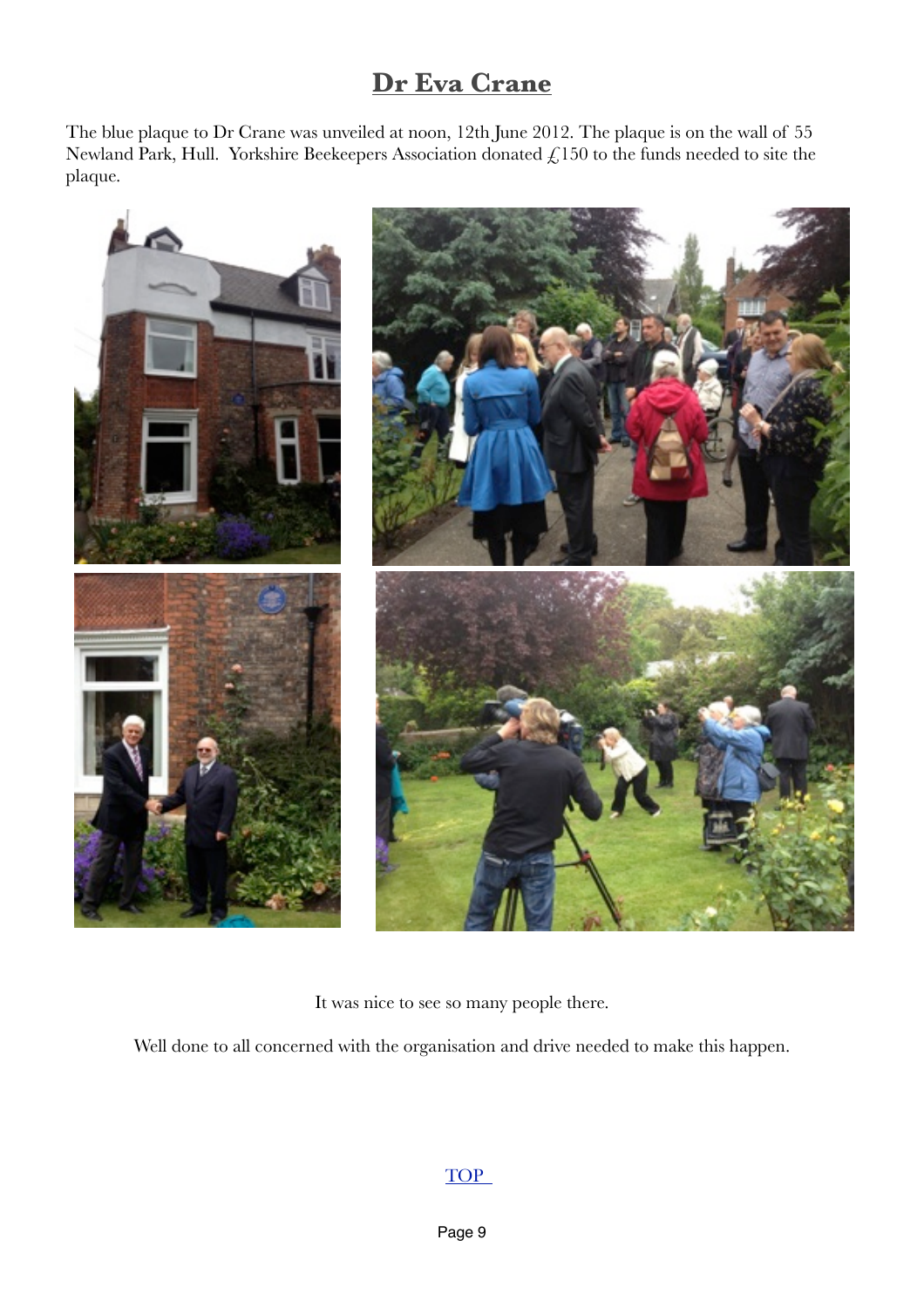### Bee Breeding (not queen rearing) where are we now?

If you recall Bill Cadmore and myself started a theme of bee breeding during our period of YBKA Chair and Vice-chair, we are still keen to progress this theme as we both feel passionate about breeding and improving our local bees and assisting others to do the same. Confession time; we are both busy earning a living, trying to manage our own bees and Bill's BBKA training role takes up a lot of time as well – so it is fair to say we have not progressed the theme as we set out to do.

A major aspect to the program, was a plea to members, to suggest ideas coming from the members or district associations – we have not had a great deal of suggestions coming forward – please shout up your ideas or wants. Some local associations are more fortunate than others and have good skills in their area, some may need more support.

My own beekeeping is based upon a fairly sound concept of never destroying a decent queen cell.



Thinking of your own beekeeping since the beginning of May - can you recall how many queen cells you have disposed of? With a bit of effort these could have easily been turned into colonies.

I also struggle to understand why people think it is difficult to raise queens – our efforts from beg May to end of July are mostly trying to stop this happening. Also the various beekeeping books seem to complicate the natural concept of queen cell production and make bee breeding or queen rearing into an extremely complicated process – why is this ?

Bill and myself are practical, busy people and beekeeping has to fit in around other personal commitments – we still manage to raise good colonies despite not having a great deal of spare time. We both like to keep things simple and those who have heard me lecture know I keep banging on about "simple beekeeping".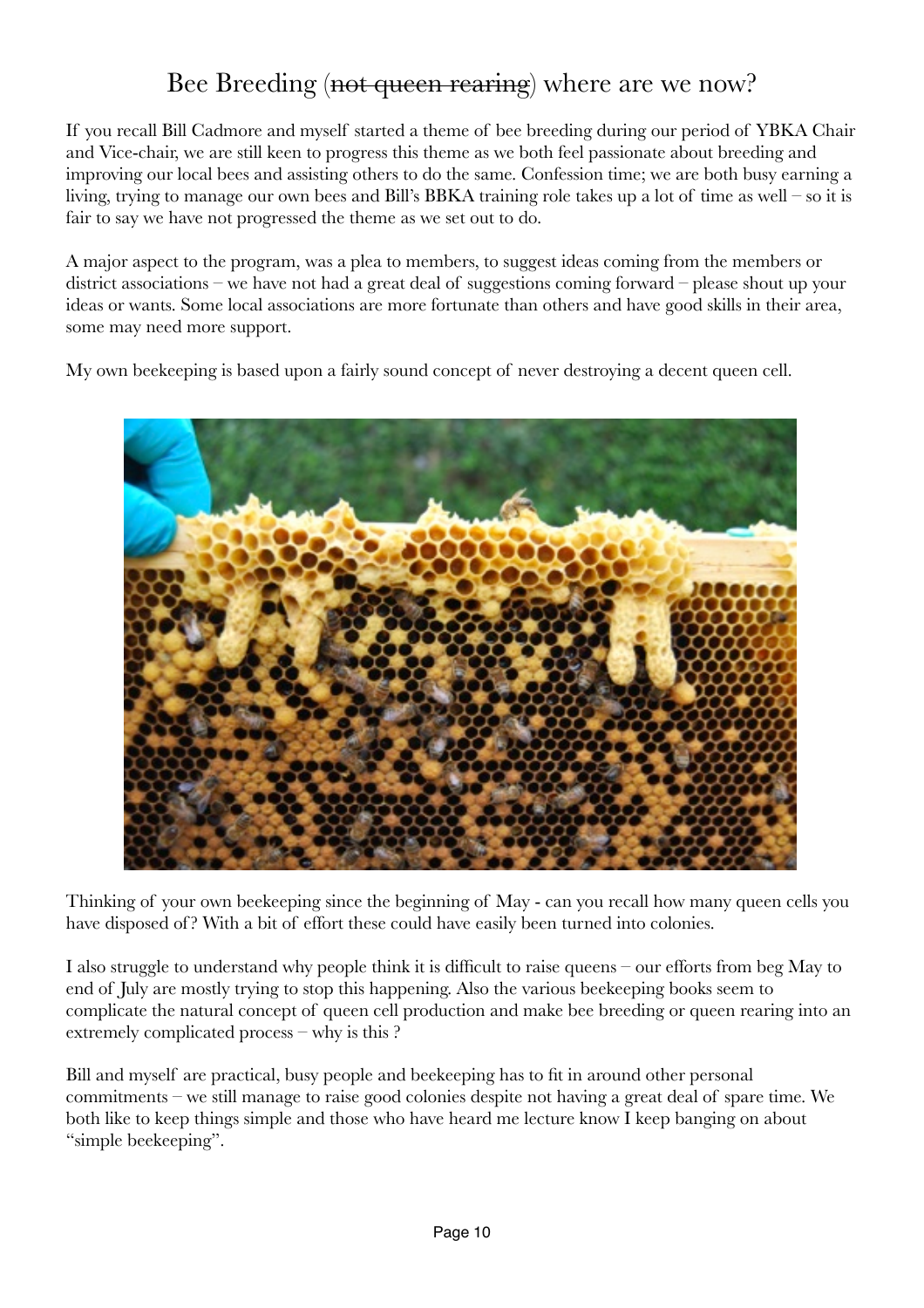I hope you agree with me that creating queen cells is simple – the bees do it very well indeed ! and even if you only have a few colonies, it is easy to expand your numbers or produce new mated queens for your own use or to set up new starters, so why is queen rearing difficult?.

The problem is getting effective mating, that is where selecting and breeding drones becomes important – focus on producing good quality drones certainly helps with efficient mating.

We are encouraged to fork out drone larvae to check for varroa – but jut be a little cautious in the spring as every forkful is around 50 drones that you may need to mate with queens. By all means forth them out later in the year – but stop and check in the spring.

Select your best colonies to be your drone rearing ones and put in drone frames in the spring to flood the area with well fed drones. I don't personally think it matters greatly to many beekeepers where the queen comes from – its more important how they get mated.

To get good drones in the spring why not put drone foundation in your super frames and when spun out you will have drawn drone comb next spring for your drone rearing? Even a couple of shallow frames into a selected colony in the spring will produce some good drone brood. Better still if you can use a deep "super" of drone foundation.

Hoffman spacing is not good for drone rearing as the spacing does not give the optimum dimension for having drone cells raised head to head – the spacing is too close together, spacers are fine – or just give your Hoffmans a little more space for drone brood and you will get better or bigger drones.

Basically, the idea is to flood your mating area with good well selected drones, team up with your beekeeping neighbours and further improvements will be made. Or set up your association Apiary and take queen cells in nucleus hives there to be mated. This would really help those beekeepers with a couple of hives to reduce the risk of in-breeding or apiary matings.

In my area (Whitby) we applied to the North York Moors National Park Authority (LEADER scheme) and were successful gaining 30 National Nucleus hives which are available to our members – these nucs have been invaluable in the last couple of years, perhaps it is worth investing in some for your own association use?.

YBKA will be doing a bit more next spring to try and help members de-mistify the confusion regarding queen rearing – sorry Bee Breeding !

Please – if there is something that you would like YBKA to arrange, such as a workshop or technical/ practical demonstration – please shout up. An outline program will be sorted soon for next spring and hopefully your local Secretaries or program arrangers will be able to link the YBKA sessions with your own programs, perhaps arranging demonstrators to link into your apiary meetings.

> Tony Jefferson YBKA Vice-Chairman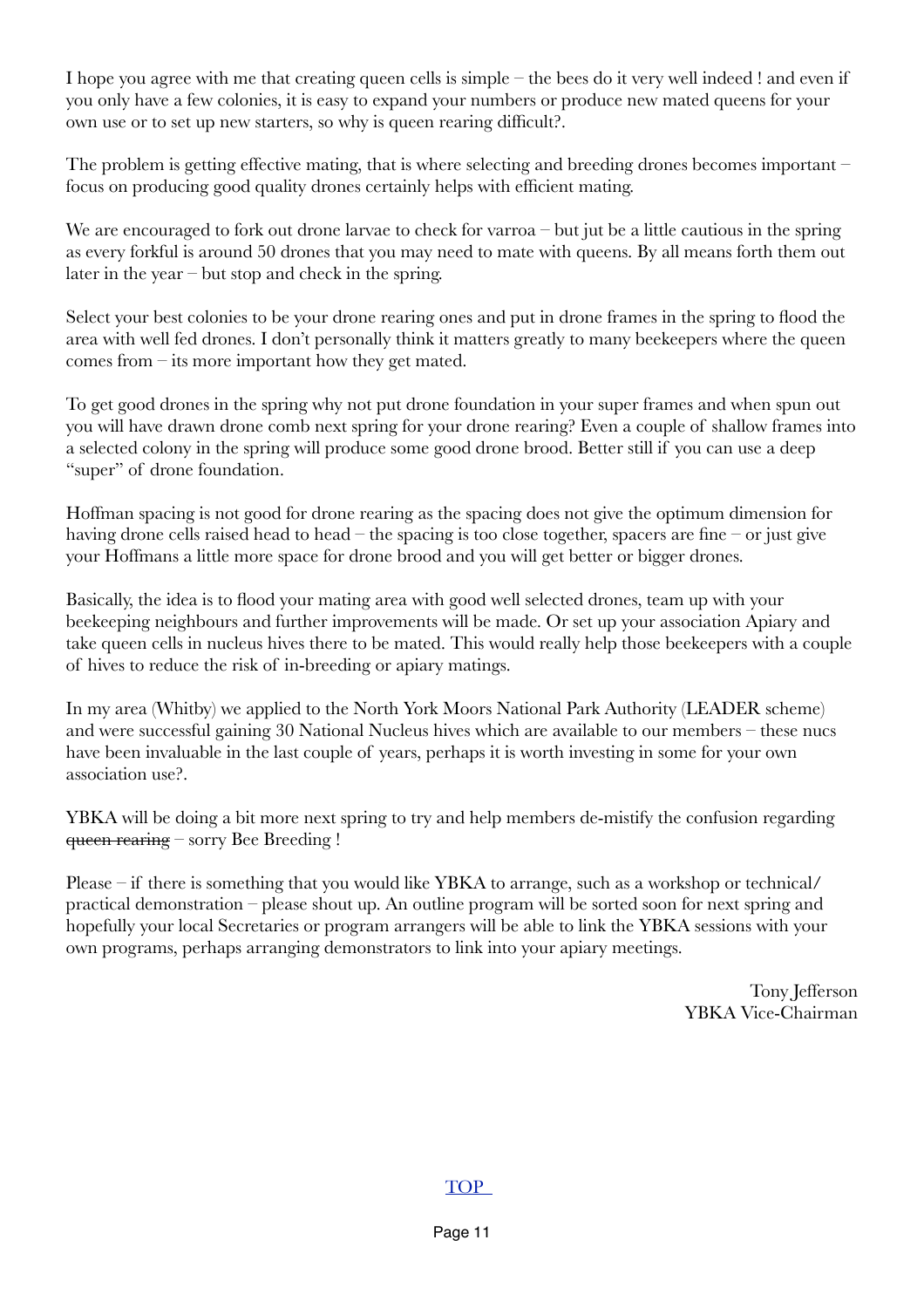### **UNSUNG HEROES**

Once more few members send their views Or contributions or their news. Anew the job has lost it's fun. But yet again the task is done.

Within our rooms we toil alone Not hindered by the telephone. Tempus fugit – month end's near Unfilled news sheet - that we fear.

Behind the scenes we scan the Net Looking for copy but we get The same old stories, yarns and jest But nothing new we all protest.

So you out there, content, at ease Who listen not to frequent pleas It's time to a give a big ovation To EDITORS throughout the nation!

# Y.B.K.A. Calendar

We hope to see many more members at our events in 2012.

August 3rd GPC Meeting

September 21st GPC Meeting

November 23rd GPC Meeting

December 1st **YBKA** AGM

DO YOU HAVE DATES THAT COULD USEFULLY ADDED TO THIS CALENDAR ?

ARE THERE DISTRICT EVENTS AND TRAINING EVENTS THAT YOU WOULD LIKE TO INVITE BEEKEEPERS FROM NEARBY DISTRICT TO ?

LET ME HAVE THE DATES SO THAT WE CAN WORK TOGETHER TO MAKE BEEKEEPING IN YORKSHIRE A REALLY DYNAMIC AND HAPPY THING TO DO.

TOP

Page 12